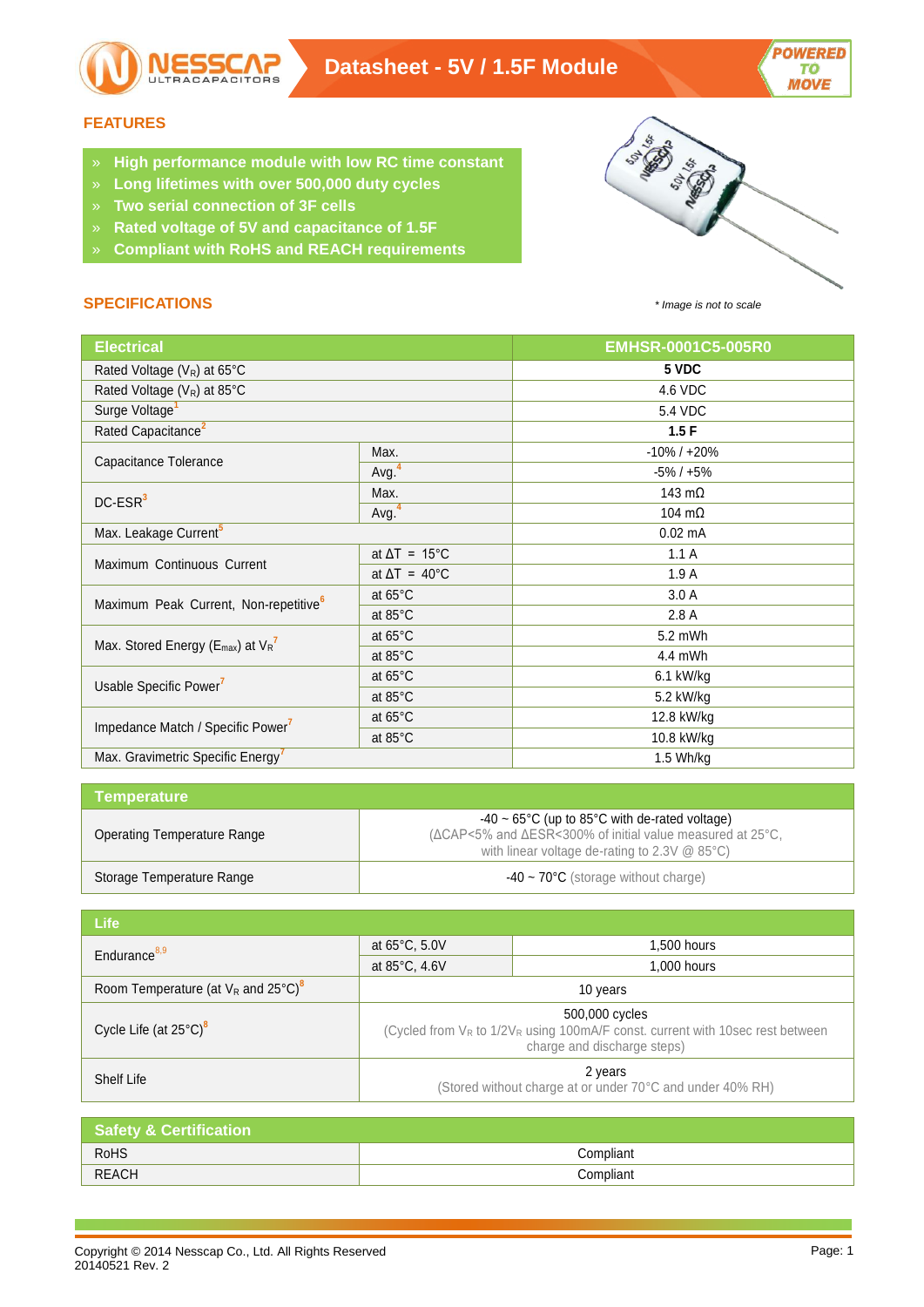

# **THERMAL**

| <b>Characteristics</b>                    | <b>EMHSR-0001C5-005R0</b> |
|-------------------------------------------|---------------------------|
| Typical Thermal Resistance, Rth           | 77°C/W                    |
| Typical Thermal Capacitance, Cth          | 2.8 J/ $^{\circ}$ C       |
| Cont. Current to $\Delta T = 15^{\circ}C$ | 1.1A                      |
| Cont. Current to $\Delta T = 40^{\circ}C$ | 1.9A                      |

# **PHYSICAL**



| <b>EMHSR-0001C5-005R0</b> |
|---------------------------|
| $9.5 \text{ mm}$          |
| 23 mm                     |
| 17.5 mm                   |
| $0.6$ mm                  |
| $15 \text{ mm}$           |
| 19 mm                     |
| 8.6 mm                    |
| 3.4 <sub>g</sub>          |
|                           |